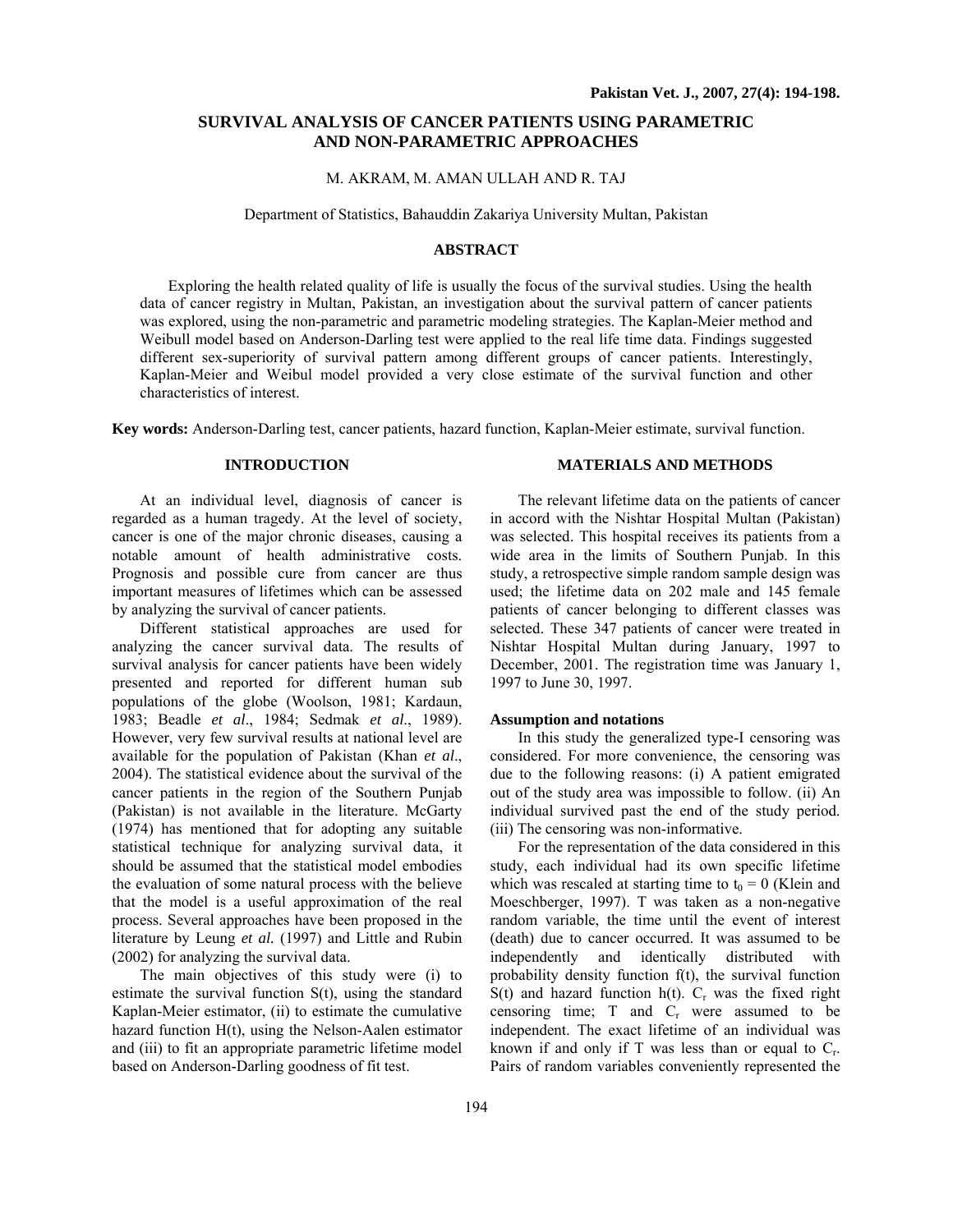data,  $(X, δ)$  where δ was the censoring indicator and X was equal to  $T$ , if the lifetime was observed, and to  $C_r$ if it was censored and  $X=min(T, C<sub>r</sub>)$ .

### **Parametric approach**

Considering the lifetime parametric model as the useful approximation of the real process, three lifetime models viz Exponential, Weibull and Gamma distribution were considered. The Anderson-Darling test, which makes the use of these specific lifetime distributions in calculating critical values, was defined with

 $H<sub>0</sub>$ : The data followed a specified parametric lifetime model.

Ha: The data did not follow the specified lifetime model.

The Anderson and Darling (1954) test statistic was  $A<sup>2</sup>$ 

$$
=-\sum_{i=1}^{n}\frac{(2i-1)}{n}\Big[\log F(Y_i)+\log(1-F(Y_{n+1-i}))\Big]-n\,,
$$

where F was the cumulative distribution function of the specified distribution,  $Y_i$  was the ordered data and n was the number of observations. The test was a onesided test and the hypothesis that the distribution of a specific form was rejected if the test statistic 'A' was greater than the critical value. From the class of specified lifetime distributions, the parametric lifetime model, which one has the minimum Anderson-Darling (adjusted) value, gave the better fit.

#### **Nonparametric approach**

Cox and Oakes (1984) and Kalbfleisch and Prentice (2002) presented a nonparametric approach to estimate survival function using standard Kaplan Meier (KM) technique (Kaplan and Meier, 1958). There were D distinct times with  $t_1 < t_2 < ... t_D$ ,  $d_i$  deaths or events occurred at time  $t_i$  and  $Y_i$  were the number of individuals who were at risk at time  $t_i$ . The KM estimator was defined as for all values of t in the range where there was data:

$$
\hat{S}(t) = \begin{cases} 1 & \text{if } t < t_1 \\ \prod_{t_i < t} \left(1 - \frac{d_i}{Y_i}\right) & \text{if } t_i < t \end{cases}
$$

It was obvious from KM estimator, for  $1 < t_1$ ,  $\hat{S}(t) = 1$  and when  $Y_i = d_i$ , then  $\hat{S}(t) = 0$ for  $t \geq t_i$ .

Cox and Oakes (1984) also established the variance of the KM estimator using Greenwood's relation

as: 
$$
\hat{V} \left[ \hat{S}(t) \right] = \hat{S}(t)^2 \sum_{t_{i} \leq t} \frac{d_i}{Y_i \left( Y_i - d_i \right)}
$$

Moreover, KM estimator was also used to estimate the cumulative hazard function;  $\hat{H}(t) = -\ln[\hat{S}(t)]$ 

The Nelson Aalen (NA) estimator of the cumulative hazard rate was defined up to the largest observed time on the study (see Aalen, 1978):

$$
\hat{H}(t) = \begin{cases}\n0 & \text{if } t \le t_1 \\
\sum_{t_1 \le t} \frac{d_i}{Y_i} & \text{if } t_1 \le t\n\end{cases}
$$

The estimated variance of the NA estimator was given by

$$
\hat{\sigma}_H^2(t) = \sum_{t_{\rm l}t} \frac{d_i}{Y_i^2}
$$

### **RESULTS AND DISCUSSION**

Cancer is an important public health concern throughout the world (Greenlee *et al.,* 2000). Torey and Broom (2007) reported that cancer is the second leading cause of death in Pakistan. The study was inspected by observing the survival times given for each gender group of different classes of cancer in the data set. Love (1991) noted in his study that in low-income and minority populations, fatalism about cancer and negativism about cancer therapy were widespread. In the present study, the two descriptive measures, average survival time  $(T)$  and the average hazard rate  $(h)$ were used for the overall comparison by ignoring the phenomenon of the censorship, which are given in Table 1. In order to calculate these measures, survival time of each patient for each group was used.

On the whole, it appeared from Table 1 that the female group survived more than the male group based on the two descriptive measures. These descriptive measures did not compare the two groups at different time points in time of follow up; however, such a visual comparison of gender survival by using the standard non-parametric KM and NA methods for the group of bone tumor patients is presented in Fig. 1 and Fig. 2, respectively.

It is apparent from Fig. 1 that female group consistently lay above that for male group particularly upto 75 years of age. This difference indicates that female patients are the better survivors. Fig. 2 is the plot of the cumulative hazard rate for bone tumor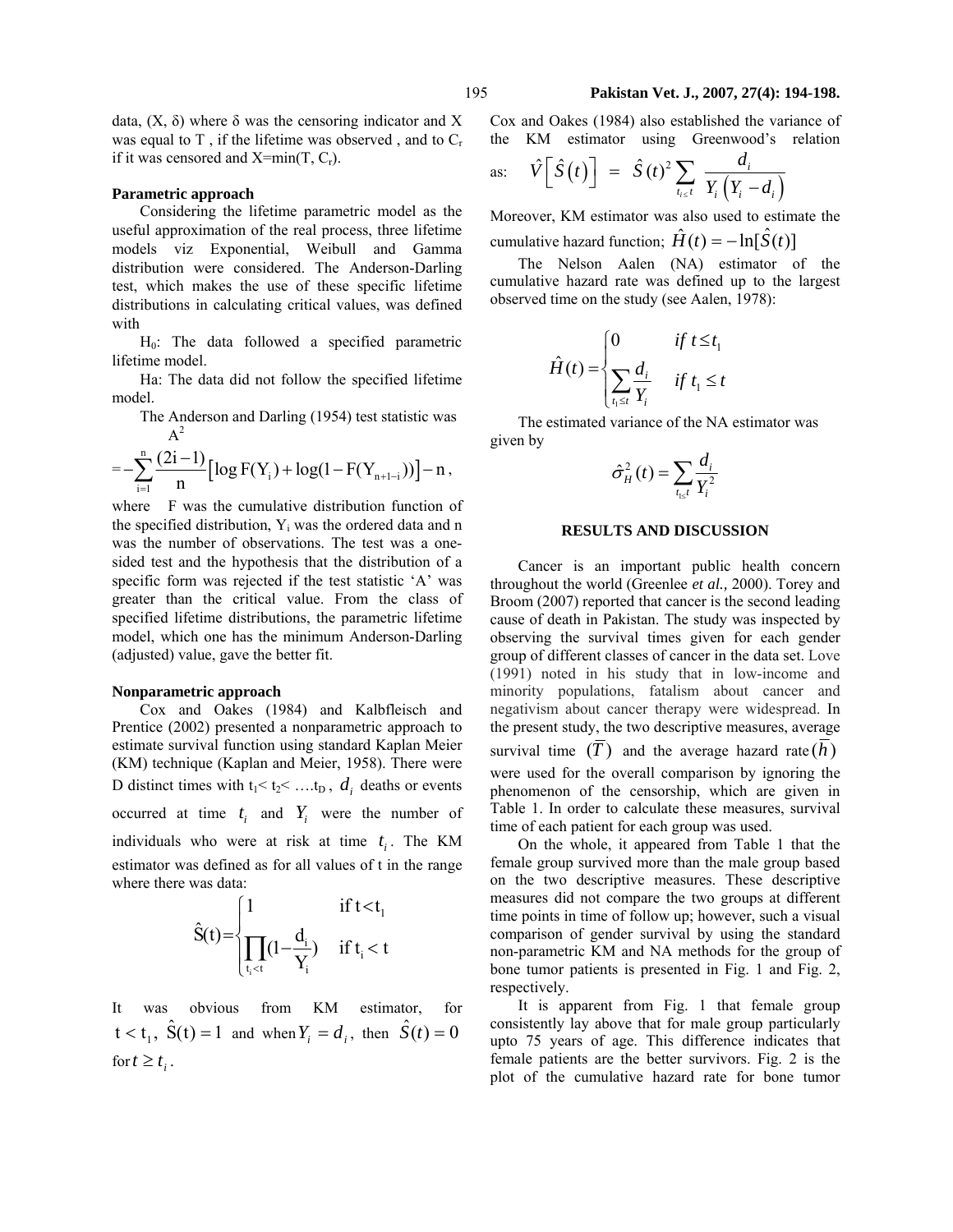| <b>Cancer group</b> |              | Average survival time in years $(T)$ | Average hazard rate (h) |                |  |  |
|---------------------|--------------|--------------------------------------|-------------------------|----------------|--|--|
|                     | <b>Males</b> | <b>Females</b>                       | <b>Males</b>            | <b>Females</b> |  |  |
| Bone tumor          | 40.5         | 50.4                                 | 0.0120                  | 0.0066         |  |  |
| Brain tumor         | 50.2         | 51.9                                 | 0.0080                  | 0.0092         |  |  |
| Lung cancer         | 45.5         | 44.7                                 | 0.0047                  | 0.0050         |  |  |
| Leukemia            | 46.6         | 52.0                                 | 0.0068                  | 0.0068         |  |  |
| Liver cancer        | 42.4         | 51.9                                 | 0.0066                  | 0.0090         |  |  |
| Oran cancer         | 49.8         | 50.5                                 | 0.0100                  | 0.0099         |  |  |
| Overall             | 45.8         | 50.2                                 | 0.0080                  | 0.0077         |  |  |

**Table 1: Descriptive measures of survival time and hazard rate** 



**Fig. 1: Comparison of survival function of male and female bone tumor patients by using KM estimator.** 

patients, which also shows that female prognosis of survival were better than their male counterparts. In a similar fashion, the survival prognosis about the remaining types of the cancer patients can also be determined.

To explore the statistical significance of gender survival, Log-rank and Wilcoxon test were used. In Table 2, the p-values for both tests were near to zero which provided the strong statistical evidence that males were dying faster than females. The empirical results of descriptive characteristics due to nonparametric KM and best fitted Parametric Weibull model approaches are presented in Tables 3 and 4 respectively. Table 3 shows that female patients had greater mean survival time (MST) of 64.11 years than 53.63 years for males. Alidina *et al*. (2004) also used the Kaplan-Meier approach to estimate the mean survival time for the esophageal cancer patients in



**Fig. 2: Comparison of cumulative hazard function of male bone tumor and female patients by using NA estimator.** 

Pakistan. They estimated the mean age of 56 years in 59 percent male and 41 percent female patients, while in this study, 58 percent males and 42 percent females had mean age of 42.4 and 51 years, respectively. Table 3 also shows that the estimate of median survival time for males was 49 years progressing to 64 years for female patients, which again confirms the survival superiority of females.

**Table 2: Statistical significance tests of gender survival** 

|                      | <u>waa 111 Mi</u> |                      |                  |  |
|----------------------|-------------------|----------------------|------------------|--|
| <b>Test</b>          | <b>Chi-Square</b> | Degree of<br>freedom | Р-<br>Value      |  |
| Log-Rank<br>Wilcoxon | 8.7362<br>12.3546 |                      | 0.0031<br>0.0004 |  |
|                      |                   |                      |                  |  |

From the parametric point of view, the Weibull distribution seemed to be the best fitted life time model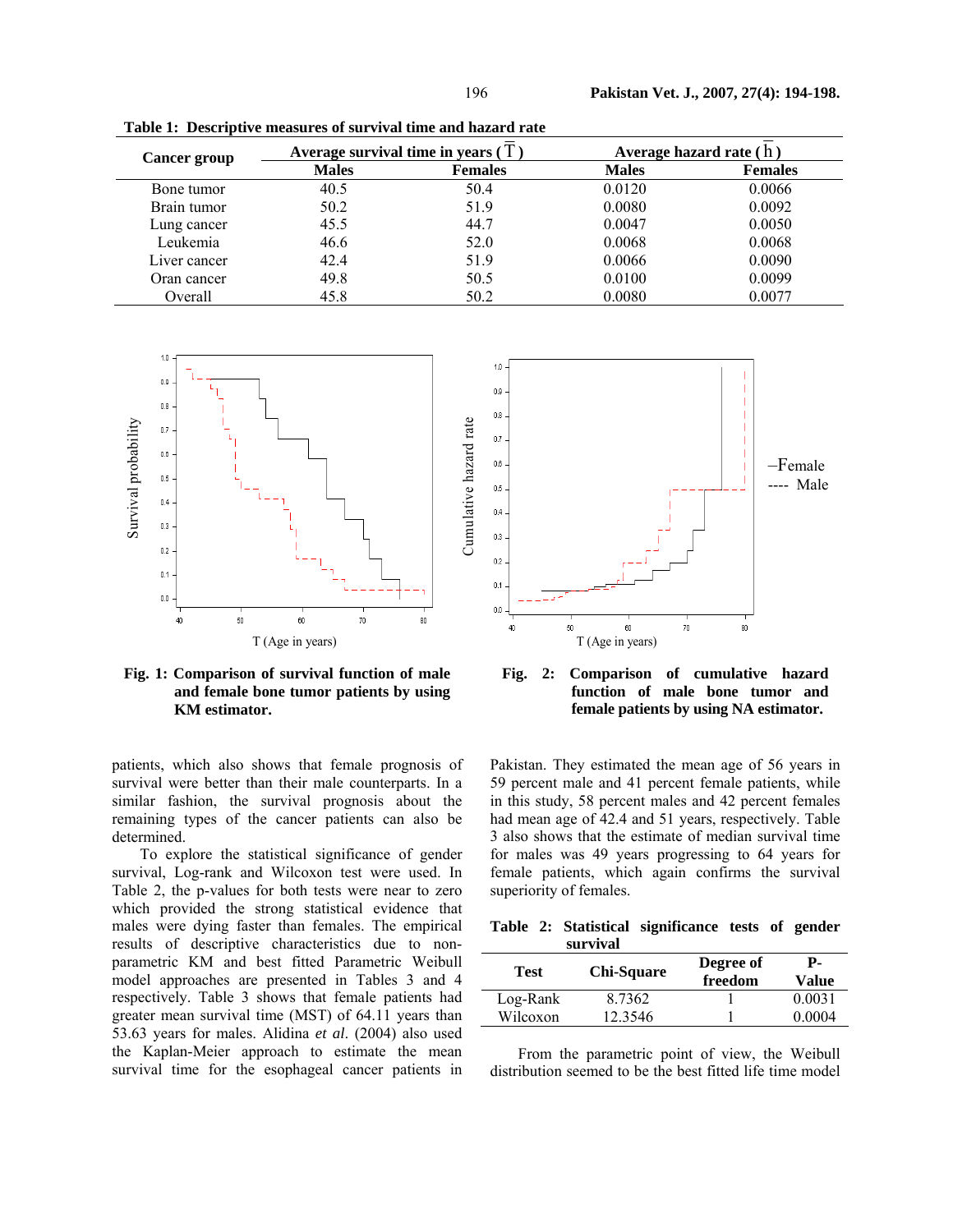|                                                                                                 | MST     | <b>Standard</b> |      | 95% Normal CI |       | <b>Median</b> |       |       |       |       |                |       |       |
|-------------------------------------------------------------------------------------------------|---------|-----------------|------|---------------|-------|---------------|-------|-------|-------|-------|----------------|-------|-------|
|                                                                                                 | (vears) | Lower<br>error  |      | <b>Upper</b>  |       |               |       |       |       |       | $\mathbf{Q}_3$ |       |       |
|                                                                                                 | M       |                 |      |               | M     |               | M     |       | M     |       | M              |       | M     |
| 64.11                                                                                           | 53.63   | 2.29            | ' 86 | 59.62         | 49.97 | 68.58         | 57.28 | 64.00 | 49.00 | 56.00 | 47.00          | 71.00 | 59.00 |
| $M=$ Male, F = Female, MST = Mean Survival Time, $Q_1$ = First Quartile, $Q_3$ = Third Quartile |         |                 |      |               |       |               |       |       |       |       |                |       |       |

**Table 3: Descriptive characteristics of bone tumor patients by Kaplan-Meier procedure** 

**Table 4: Parameter estimates and major characteristics of interest of Weibull Distribution for bone tumor patients** 

|                    | <b>Estimate</b> |        | <b>Standard error</b> |        | 95.0% Normal CI |                 |                      |                        |  |
|--------------------|-----------------|--------|-----------------------|--------|-----------------|-----------------|----------------------|------------------------|--|
| <b>Parameter</b>   | Male            | Female | <b>Male</b>           | Female | Lower<br>male   | Lower<br>female | <b>Upper</b><br>male | <b>Upper</b><br>female |  |
| Shape              | 8.53            | 5.73   | 1.99                  | 0.82   | 5.40            | 4.34            | 13.48                | 7.57                   |  |
| Scale              | 66.63           | 57.54  | 2.37                  | 2.18   | 62.14           | 53.42           | 71.45                | 61.97                  |  |
| Mean survival time | 62.94           | 53.24  | 2.54                  | 2.20   | 58.15           | 49.10           | 68.13                | 57.73                  |  |
| Standard deviation | 8.79            | 10.76  | 1.75                  | 1.24   | 5.95            | 8.59            | 13.00                | 13.49                  |  |
| Median             | 63.83           | 53.97  | 2.55                  | 2.26   | 59.03           | 49.72           | 69.02                | 58.58                  |  |
| First Quartile     | 57.58           | 46.29  | 3.25                  | 2.61   | 51.54           | 41.45           | 64.32                | 51.70                  |  |
| Third Quartile     | 69.23           | 60.91  | 2.35                  | 2.19   | 64.78           | 56.76           | 73.99                | 65.36                  |  |

Anderson-Darling (adjusted) female =1.04

Anderson-Darling (adjusted) male  $= 1.43$ 

based on the lower values of Adjusted Anderson-Darling test for males and females for all classes of cancer. The parameter estimates alongwith the major characteristics of the distribution are shown in Table 4. Mean survival time (MST) of males (53.24 years) was lower than 62.94 years for females. The percentage deviations of MST for males and females were 0.73 and 1.84, which indicated a very close estimation of MST by using both approaches i.e. non-parametric and parametric. By observing the comparative graphs of survival function and hazard function based on KM estimator, NA estimator and Weibull lifetime model, it was observed that at young age survival rate of tumor patients was highest, while as age increased survival rate decreased.

The curve of probability density function in Fig. 3a describes the distribution of lifetime data. The probability plot (Fig. 3b) was used as a diagnostic tool to assess whether a particular distribution fitted on lifetime data. In Fig. 3b, the points fall very closer around the fitted line of Weibull distribution which indicates a better fit. Also Weibull distribution provided a better fit in connection with AD test statistic. The survival function given in Fig. 3c directly gives the median survival time of males as 54 years and 64 years for females, suggesting an equivalence of the results based on KM method. Fig. 3d shows the parametric cumulative hazard plot for the patients of bone tumor cancer.

In this study, the cancer related gender status was explored using the techniques of survival analysis. But the applicability of the results is limited in the context of Multan region only. Interestingly, these results are consistent with the natural gender survival that the females have the better predictive survival than males. The information generated in this article would help the policy makers about the relevant input for improving the quality of life of cancer patients.

#### **REFERENCES**

- Aalen, O. O., 1978. Nonparametric inference for a family of counting processes. Ann. Stat., 6: 701- 726.
- Alidina, A., A. Gaffar, F. Hussain, M. Islam, I. Vaziri, I. Burney, A. Valimohd and W. Jafri, 2004. Survival data and prognostic factors seen in Pakistani patients with esophageal cancer. Ann. Oncol., 15: 118-122.
- Anderson, T. W. and D. A. Darling, 1954. A test of goodness of fit. J. Amer. Stat. Assoc., 49: 765-769.
- Beadle, G. F., J. R. Harris, B. silver, L. Botnick and S. A. H. Hellman, 1984. Cosmetic results following primary radiation therapy and adjuvant chemotherapy for early breast cancer. Cancer*,* 54: 2911-2918.
- Cox, D. R. and D. Oakes, 1984. Analysis of Survival Data. Chapman and Hall, New York, USA.
- Greenlee, R.T., M. B. Hill-Harmon, T. Murray and M. Thun, 2001. Cancer Statistics. Cancer J. Clin., 50: 7-33.
- Kalbfleisch, J. D. and R. L. Prentice, 2002. The statistical analysis of failure time data*.* John Wiley and Sons Inc*.*, New York, USA.